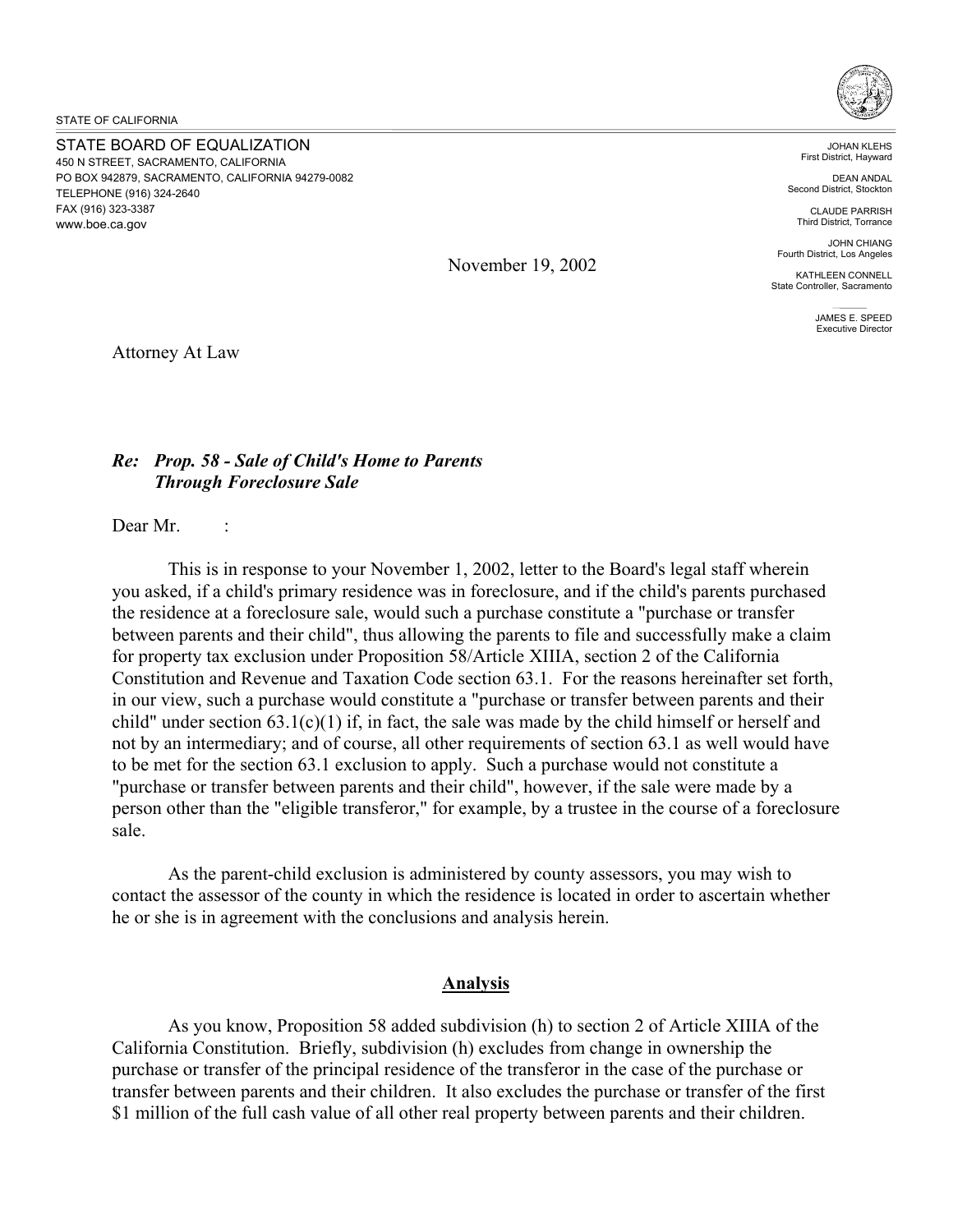Subdivision (h) is implemented by Revenue and Taxation Code section 63.1. Section  $63.1(c)(1)$  defines "purchase or transfer between parents and their children" to mean either a transfer from a parent or parents to a child or children of the parent or parents or a transfer from a child or children to a parent or parents of the child or children; section  $63.1(c)(3)$  defines "children"; section 63.1(c)(6) defines "eligible transferor" to mean a child of an eligible transferee; and section  $63.1(c)(7)$  defines "eligible transferee" to mean a parent of an eligible transferor. And section 63.1(g) provides, in part, that the section applies to both voluntary transfers and transfers resulting from a court order or judicial decree.

Accordingly, a purchase of a child's residence which is in foreclosure, by the child's parents from the child himself or herself would constitute a "purchase or transfer between parents and their child" by an "eligible transferor" and "eligible transferees" for purposes of section  $63.1(c)$ . Of course, all other requirements of section  $63.1$  as well would have to be met for the section 63.1 exclusion to apply.

As you also know, there are several types of foreclosure, some of which may involve transfers or sales by the owner, trustor, etc. and others of which may involve transfers or sales by an intermediary, such as a trustee; and some of which may not involve a judicial action and some of which may. Property Tax Rule No. 462.120, Change in Ownership - Foreclosure, formerly Rule No. 462(g), provides in this regard:

## 462.120 (a) Mortgage or deed of trust foreclosed by judicial action is a sufficient change in ownership only:

(1) After the period of redemption has passed and property has not been redeemed, or

(2) Upon redemption when title vests in the original debtor's successor in interest.

(b) Deed of trust foreclosed by trustee's sale shall cause a reappraisal as of the date the right of possession vests in the purchaser.

(c) A transfer by a trustor in lieu of a trustee's foreclosure sale constitutes a change in ownership.

Thus, while most foreclosures and sales or transfers of real properties result in changes in ownership of the real properties, including transfers by trustors in lieu of trustees' foreclosure sales, only purchases or transfers between child or parent trustors and parent or child purchasers or transferees would be purchases or transfers between parents and their child for purposes of section 63.1, as discussed above.

As to why a change in ownership occurs under Revenue and Taxation Code section 60 et. seq. upon a foreclosure, enclosed please find a copy of Property Tax Annotation No. 220.0241, Foreclosure, and the January 4, 1991, letter upon which it is based.